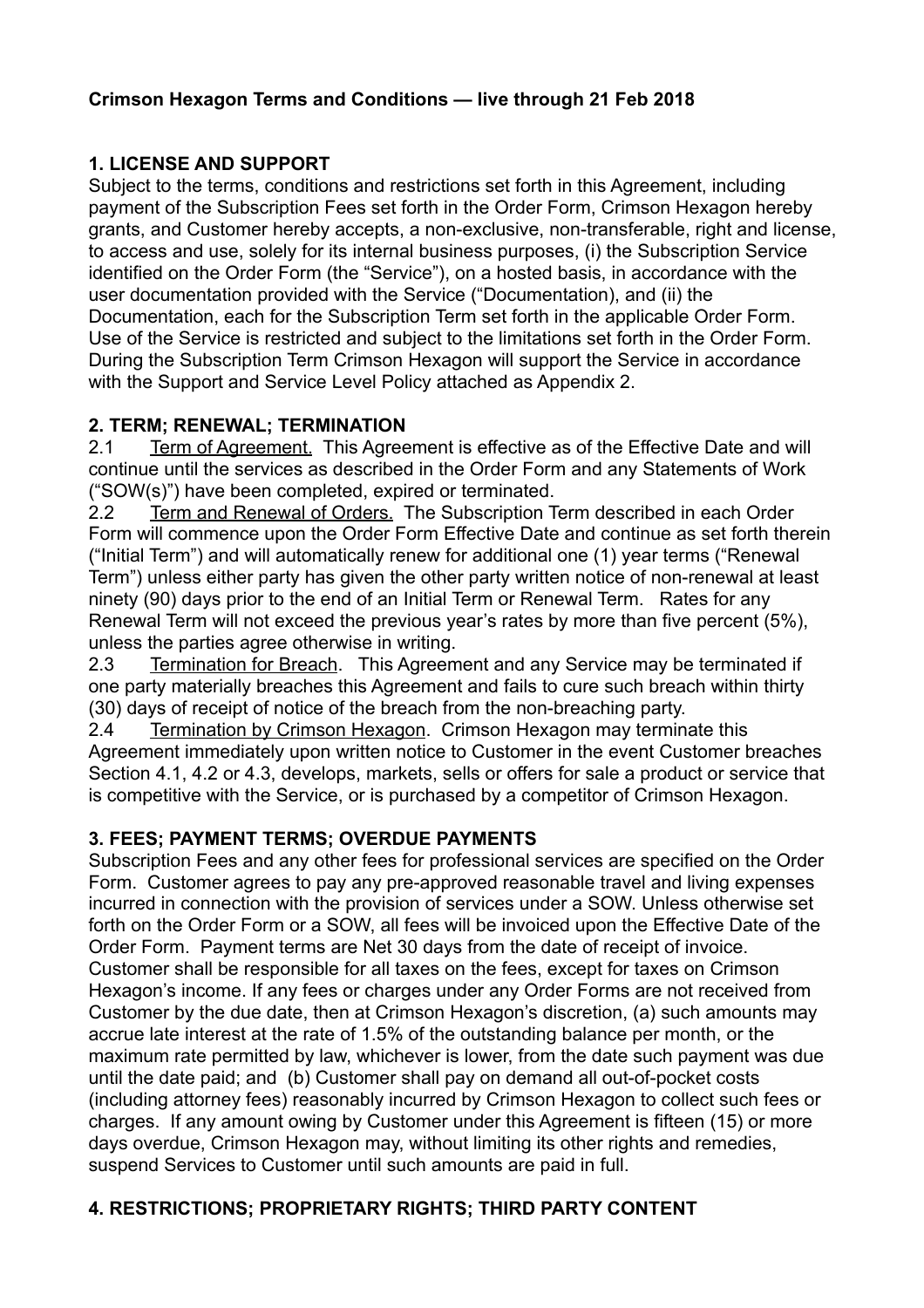4.1 Restrictions. Customer shall not: (i) decompile, disassemble, reverse engineer or attempt to reconstruct, identify or discover any source code, underlying ideas, user interface techniques or algorithms of the Service or disclose any of the foregoing; (ii) encumber, transfer, manufacture, distribute, sell, sublicense, assign, provide, lease, lend, use for timesharing or service bureau purposes, or otherwise use (except as expressly provided herein) the Service or Documentation; (iii) copy, modify, adapt, translate, incorporate into or with other software, or create a derivative work of any part of the Service or Documentation; (iv) circumvent, violate or exceed any user limits (in terms of quantities, named users or otherwise), timing, monitor or other use restrictions that are set forth in the Order Form or Documentation or that are built into the Service (v) use the Service for a purpose not intended by this Agreement or violate the license restrictions set forth in this Agreement, including without limitation the Order Form or (vi) use the Service in a manner that damages, disables, degrades the performance of or overburdens the Service for use by other customers of Crimson Hexagon.

4.2 Ownership. The Service is the proprietary intellectual property of Crimson Hexagon that contains trade secrets and is protected by copyright law. Subject to any license granted hereunder, Crimson Hexagon retains sole and exclusive ownership of all right, title, and interest in and to the Service and any other technology used to provide it. Any and all enhancements, modifications, corrections and derivative works that are made to the Service will be considered part of the Service for the purposes of this Agreement and will be owned by Crimson Hexagon. Crimson Hexagon shall own all rights, title and interest in any deliverables created by Crimson Hexagon under a SOW, but all such deliverables shall be licensed to Customer for use in connection with Customer's use of the Service hereunder.

4.3 Third Party Content. Crimson Hexagon licenses content ("Third Party Content") from various third party providers (Third Party Providers"). Customer agrees that it will not: (i) use any Third Party Content (in aggregate form or otherwise) in connection with any online advertising network, advertising exchange, or data broker, (ii) remove or alter any proprietary notices, copyright notices or marks from the Third Party Content or (iii) display any Third Party Content that may create a false or misleading impression as to the origin or value of such Third Party Content. In addition, Customer shall and shall require its users to, comply with the Twitter Terms of Service located at **<http://twitter.com/tos>**, the Twitter privacy policy located at **<http://twitter.com/privacy>**, and the Twitter Rules located at **<http://www.twitter.com/rules>**. Customer shall defend, indemnify and hold harmless Crimson Hexagon from any claims arising from Customer's use of the Third Party Content or breach by Customer of Third Party Provider terms of service, rules and policies. Crimson Hexagon may at its option immediately terminate Customer's access to and use of Third Party Content in the event of Customer's breach of this Agreement.

4.4 Customer Analysis. Subject to Crimson Hexagon's ownership of the Service and Third Party Providers' ownership of Third Party Content, Customer retains all rights, title and interest in Customer's own analysis of information and data generated from queries employed by Customer in its use of the Service.

4.5 Feedback. Crimson Hexagon may, without restriction, use, reproduce, copy, sell, license, distribute, publicly display or perform, incorporate into the Services, or otherwise exploit any suggestions, enhancement requests, recommendations or other feedback provided by Customer, relating to the operation of the Services.

4.6 Attribution. All digital or printed copies of reports, analyses, output, other materials or information generated or produced by the Service shall include the following attribution to Crimson Hexagon: "Source: Crimson Hexagon."

## **5. PUBLICITY**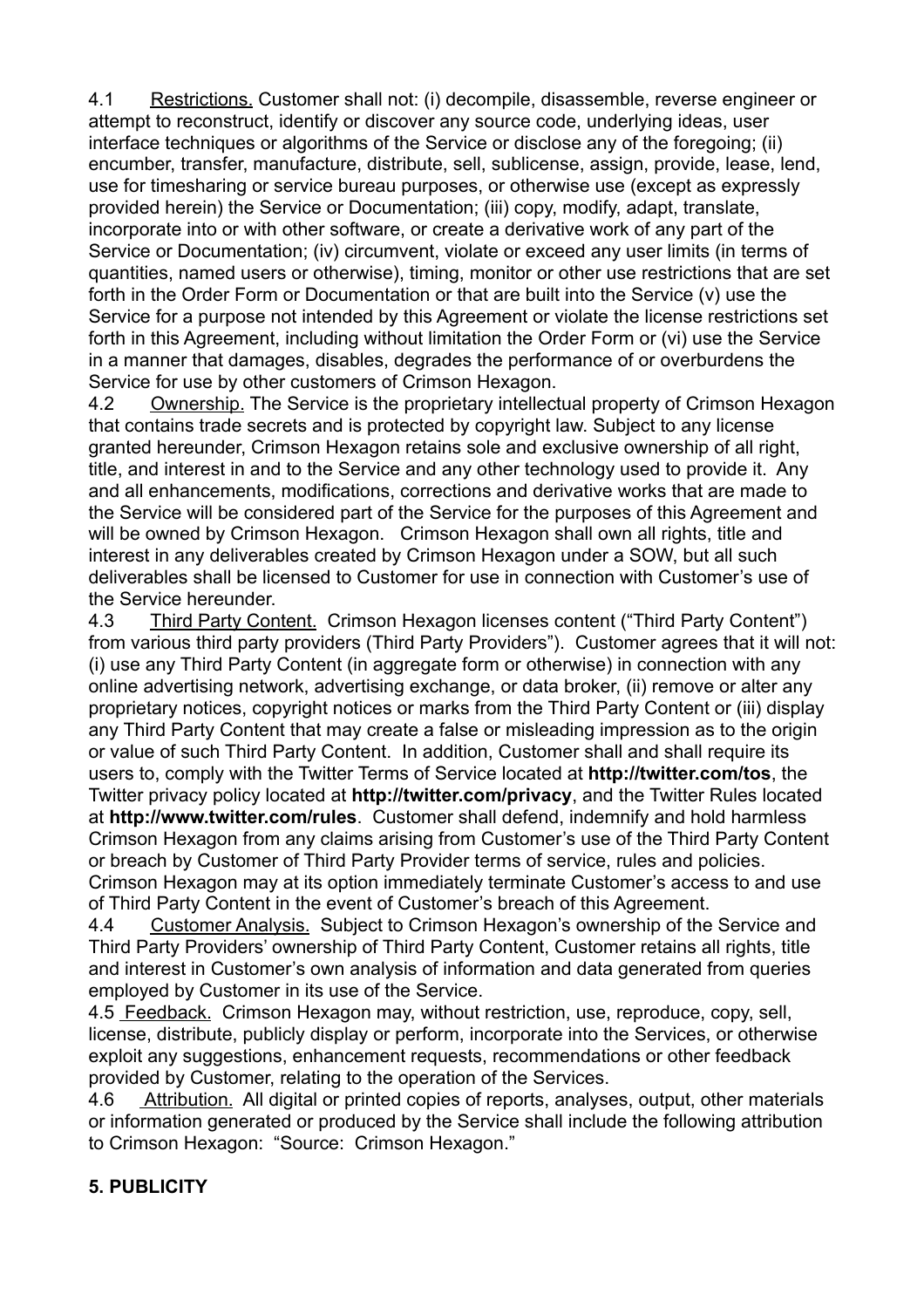Customer agrees to (a) participate in a press release following the execution of this Agreement naming Customer as a customer of Crimson Hexagon, as well as upon successful implementation, (b) allow its name to be used in sales materials and user literature, which references Crimson Hexagon's customers generally, and (c) the use of its name, without endorsement, in a listing of Crimson Hexagon's other customers. Customer shall also make reasonable efforts to, upon Crimson Hexagon's prior reasonable request, serve as a reference account and to participate in case studies and other promotional activity.

## **6. CONFIDENTIALITY**

Each party shall maintain as confidential and shall not disclose (except to its employees, accountants, attorneys, advisors, affiliates, outsourcers and third party service providers of recipient with a need to know in connection with recipient's performance under this Agreement, and who have been advised of the obligation of confidentiality hereunder), copy or use for purposes other than the performance of this Agreement, any information which relates to the other party's business affairs, trade secrets, technology, research, development, pricing or terms of this Agreement ("Confidential Information") and each party agrees to protect all received Confidential Information with the same degree of care that it would use with its own Confidential Information and to prevent unauthorized, negligent or inadvertent use, disclosure or publication thereof. Breach of this Section may cause irreparable harm and damage. Thus in addition to all other remedies available at law or in equity, the disclosing party shall have the right to seek equitable and injunctive relief, and to recover the amount of damages (including reasonable attorneys' fees and expenses) incurred in connection with such unauthorized use. The recipient shall be liable to the disclosing party for any use or disclosure in violation of this Section by recipient or its affiliates, employees, third party service providers or any other related party. Confidential Information shall not include information that (a) is already known prior to the disclosure by the owning party; (b) is or becomes publicly known through no breach of this Agreement; (c) is independently developed without the use of the other party's Confidential Information and evidence exists to substantiate such independent development; (d) information that is obtained from a third party, and that third party is not, in good faith belief to the recipient, under any legal obligation of confidentiality; or (e) the recipient receives written permission from the disclosing party for the right to disclose any Confidential Information.

## **7. WARRANTIES AND DISCLAIMERS**

7.1. Crimson Hexagon Warranties. Crimson Hexagon represents and warrants that (i) it has the legal power to enter into this Agreement; and (ii) during the Subscription Term for which payment was received by Crimson Hexagon, the functionality of the Service will not be materially decreased (other than temporary loss of functionality due to maintenance work), provided that Customer's exclusive remedy for a breach of such warranty shall be termination of this Agreement in accordance with Section 2.3.

7.2. Customer Warranties. Customer represents and warrants that (i) it has the legal power to enter into this Agreement; and (ii) it has the lawful right to store and transmit the Customer Data into the Subscription Service.

7.3. Disclaimers. EXCEPT AS EXPRESSLY PROVIDED HEREIN, NEITHER PARTY MAKES ANY WARRANTIES OF ANY KIND, WHETHER EXPRESS, IMPLIED, STATUTORY OR OTHERWISE, AND EACH PARTY SPECIFICALLY DISCLAIMS ALL IMPLIED WARRANTIES, INCLUDING ANY WARRANTIES OF MERCHANTABILITY, NONINFRINGEMENT OR FITNESS FOR A PARTICULAR PURPOSE, TO THE MAXIMUM EXTENT PERMITTED BY APPLICABLE LAW. FURTHER, CRIMSON HEXAGON MAKES NO WARRANTIES REGARDING ANY CONTENT OR DATA PROVIDED BY CRIMSON OR THROUGH THE SERVICE, INCLUDING WITHOUT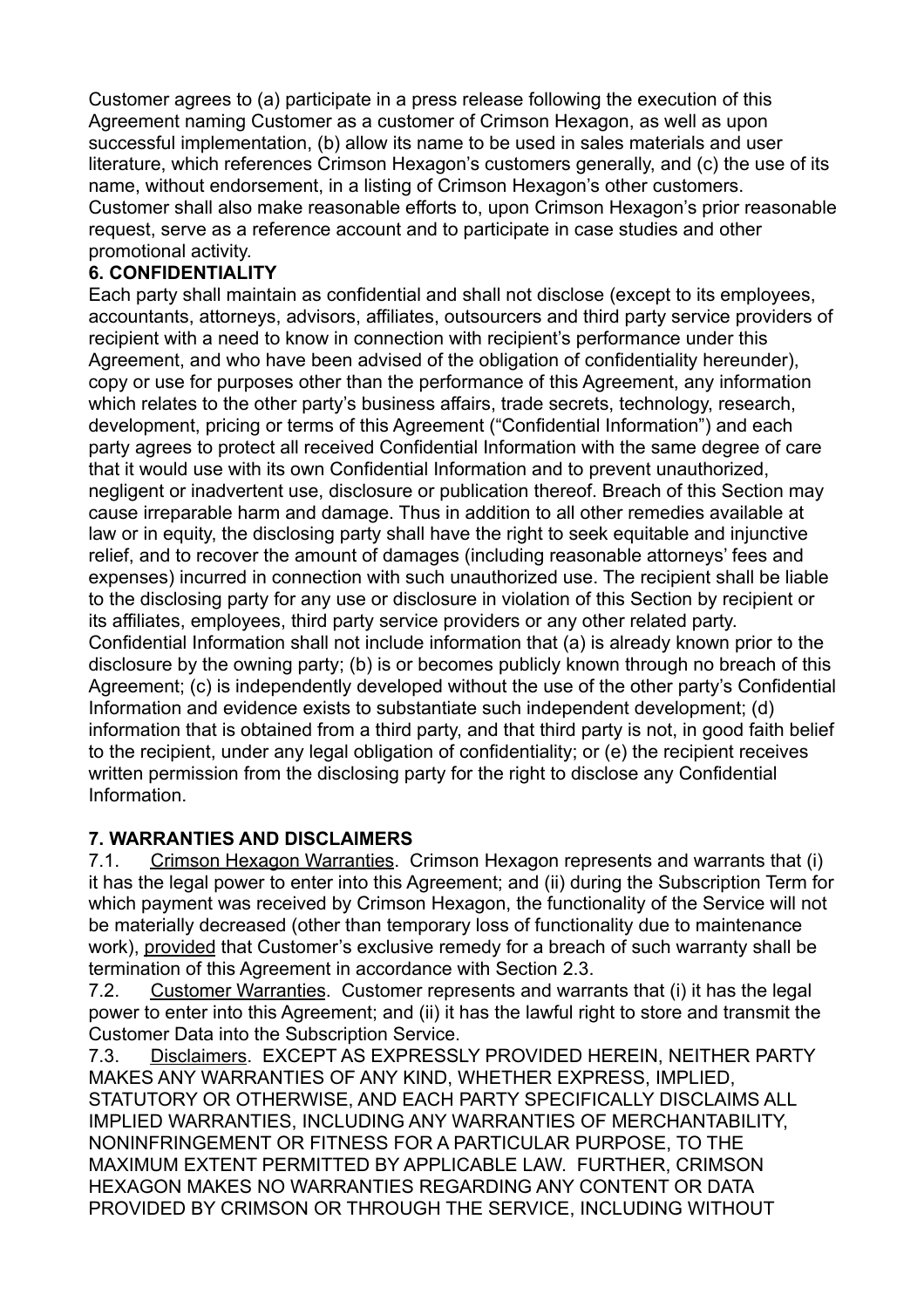LIMITATION THE TYPE, QUANTITY OR QUALITY OF DATA OR CONTENT THAT WILL BE MADE AVAILABLE. CRIMSON HEXAGON CANNOT GUARANTEE THAT THE SERVICE WILL NOT CONTAIN OBJECTIONABLE CONTENT.

## **8. LIMITATION OF LIABILITY**

THE CUMULATIVE LIABILITY OF CRIMSON HEXAGON TO CUSTOMER FOR ALL CLAIMS ARISING UNDER OR RELATED TO THIS AGREEMENT, WHETHER IN CONTRACT, TORT OR OTHERWISE, SHALL NOT EXCEED THE TOTAL AMOUNT OF FEES PAID TO CRIMSON HEXAGON UNDER THE APPLICABLE ORDER FORM WITHIN THE YEAR PRECEDING THE CLAIM. NOTWITHSTANDING THE FOREGOING, IN NO EVENT WILL CRIMSON HEXAGON OR ITS SUPPLIERS BE LIABLE TO CUSTOMER OR ANY OTHER PARTY FOR DAMAGES FOR LOSS OF DATA, LOST PROFITS, OR ANY INDIRECT, SPECIAL, INCIDENTAL OR CONSEQUENTIAL DAMAGES ARISING OUT OF THIS AGREEMENT, EVEN IF CRIMSON HEXAGON HAS BEEN ADVISED OF THE POSSIBILITY OF SUCH DAMAGES OR IS NEGLIGENT.

# **9. INDEMNIFICATION**

If a third party claims that the Subscription Service infringes any U.S. patent, copyright, or trade secret, Crimson Hexagon will defend Customer against such claim at Crimson Hexagon's expense and pay all damages finally awarded through judgment or settlement, provided that Customer promptly notifies Crimson Hexagon in writing of the claim, allows Crimson Hexagon sole control of the defense and/or settlement, and cooperates with Crimson Hexagon in, the defense or settlement of such action. If such a claim is made or appears possible, Crimson Hexagon may, at its option, secure for Customer the right to continue to use the Subscription Service, modify or replace the Subscription Service so that it is non-infringing, or, if neither of the foregoing options is available in Crimson Hexagon's reasonable opinion, terminate this Agreement and refund to Customer any unamortized pre-paid fees for use of the Subscription Service. Crimson Hexagon shall have no liability or obligation hereunder with respect to any infringement claim if such infringement is caused by (i) compliance with Customer's instructions, designs, guidelines, plans or specifications; (ii) Customer's use of the Subscription Service other than as specified in the applicable Documentation; (iii) modification of the Subscription Service by any person other than as authorized in writing by Crimson Hexagon; or (iv) the combination, operation or use of the Subscription Service with other product(s) or services not supplied by Crimson Hexagon, where the Subscription Service would not by itself be infringing. THIS PARAGRAPH STATES CRIMSON HEXAGON'S ENTIRE OBLIGATION TO CUSTOMER WITH RESPECT TO ANY CLAIM OF INFRINGEMENT.

## **10. GENERAL**

10.1 Entire Agreement. This Agreement is the complete and exclusive statement of the parties' agreement and supersedes all proposals or prior agreements, oral or written, and all other communications between the parties relating to the subject matter hereof. If these Terms and Conditions conflict with any of the terms or conditions of any Order Form or Statement of Work, then, unless otherwise provided herein, the terms and conditions of such Order Form or Statement of Work will control solely with respect to the Services covered by such Order Form or Statement of Work. Any purchase orders issued by Customer shall be deemed to be for Customer's convenience only and, notwithstanding acceptance of such orders by Crimson Hexagon, shall in no way change, override, or supplement this Agreement.

10.2 Waiver. Any waiver or modification of the provisions of this Agreement will be effective only if in writing and signed by the party against whom it is to be enforced. If any provision of this Agreement is held invalid, illegal or unenforceable, the validity, legality and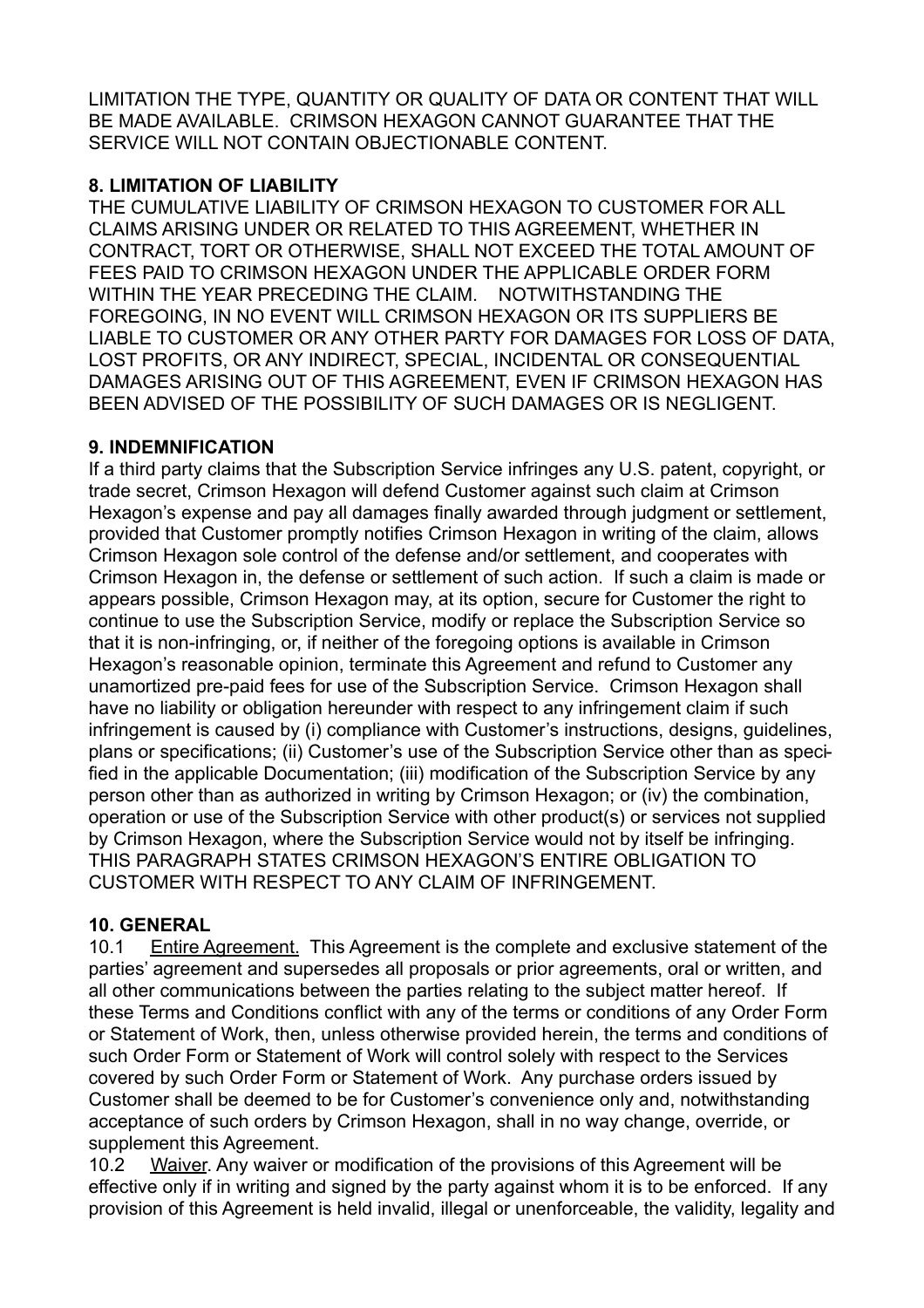enforceability of the remaining provisions shall not in any way be affected or impaired thereby. A waiver of any provision, breach or default by either party or a party's delay exercising its rights shall not constitute a waiver of any other provision, breach or default.

10.3 Independent Contractor. Crimson Hexagon is an independent contractor and not an employee of Customer. At no time shall either party make any commitments or incur any charges or expenses for or in the name of the other party, or be considered the agent, partner, joint venturer, employer or employee of the other party.

10.4 Notices. All notices or other communications required to be given hereunder shall be in writing and delivered either by U.S. mail, certified, return receipt requested, postage prepaid; by overnight courier; or as otherwise requested by the receiving party, to the address first listed above. Notices shall be effective upon their receipt by the party to whom they are addressed.

10.5 Assignment. This Agreement may not be assigned by Customer without Crimson Hexagon's prior written consent; provided, however, that Customer may upon written notice to Crimson Hexagon assign this Agreement pursuant to a merger, acquisition or sale of Customer's business or assets provided the assignee is not a competitor of Crimson Hexagon.

10.6 Compliance with Laws. Each party will be responsible for compliance with all legal requirements related to its performance under this Agreement, including all applicable U.S. export laws and those laws related to the protection, privacy and disclosure of data and information.

10.7 Force Majeure. Neither party will be responsible for any failure to perform due to causes beyond its reasonable control, including, but not limited to, acts of God, terrorism, war, riot, embargoes, fire, floods, earthquakes, or strikes (each a "Force Majeure Event") provided that such party gives prompt written notice to the other party of the Force Majeure Event. The time for performance will be extended for a period equal to the duration of the Force Majeure Event.

10.8 Governing Law and Disputes. This Agreement and any dispute arising hereunder shall be governed by and interpreted and construed in accordance with the laws of the Commonwealth of Massachusetts, without regard to conflict of law principles, and shall be subject to the exclusive jurisdiction of the federal and state courts located in the Commonwealth of Massachusetts, and each party consents to the exclusive personal jurisdiction and venue of such courts.

10.9 Non-Solicitation. Neither party shall directly or indirectly solicit, employ or engage any employee of the other party with whom the non-employing party came into contact through the performance of this Agreement during the period such employee was engaged in the performance of this Agreement and for one (1) year after such engagement. If any court or other adjudicatory body determines that the foregoing provision is unenforceable because of its duration or scope, the court or adjudicatory body has the power to reduce the duration or scope of the provision, as the case may be, so that in its reduced form the provision is enforceable. Such power includes the authority to reform the provision by rewriting it, if required, so that it conforms to applicable law and carries out the parties' intentions under this Agreement.

10.10 Survival. The following provisions of this Agreement shall survive any termination or expiration hereof: Sections 3, 4 and 6 through 10.

## **SUBSCRIPTION SUPPORT AND SERVICE LEVEL POLICY**

**1. Service Levels and Credit**. Crimson Hexagon's failure to make the Service Available at least 99.5% of the time in any calendar month during the Subscription Term, excluding scheduled maintenance windows, shall be deemed a service level default ("**Service Level**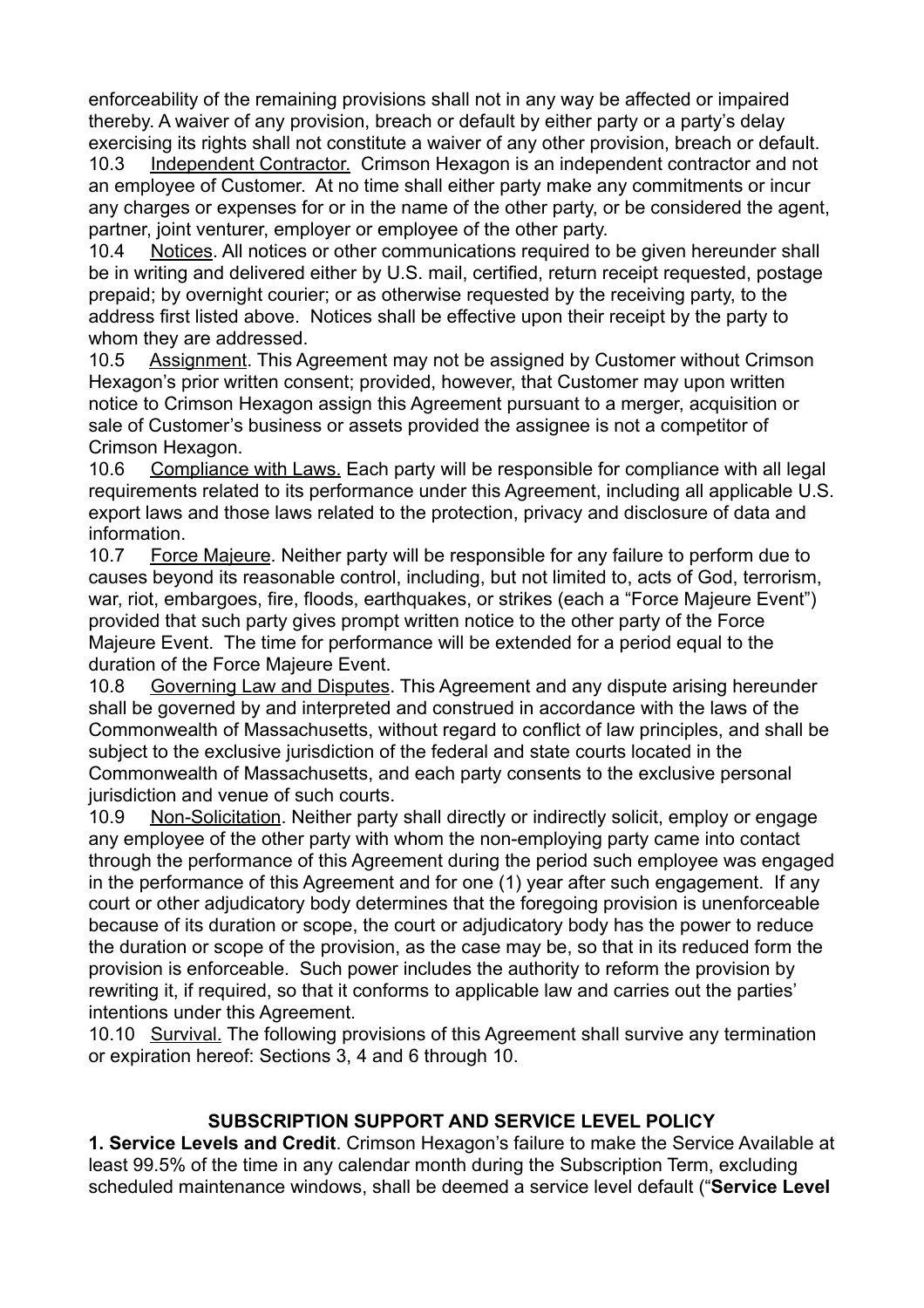**Default**"). For purposes of this SLA, "**Available**" means that Users are able to access and use the material features and functions of the Service.

In the event of a Service Level Default, Customer's exclusive remedies shall to receive a credit against Subscription fees paid or payable by Customer (a "**Service Level Credit**") and, in the event Customer is eligible for a 100% Service Level Credit during any calendar month during the Subscription Term, to terminate the Subscription. Service Level Credits are calculated as a percentage of the prorated monthly Subscription fee set forth in the applicable Order Form(s), as set forth below.

| Percentage of time in<br>calendar month (excluding<br>scheduled maintenance<br>windows) during which<br>Service is Available | Percentage of prorated<br>monthly<br><b>Subscription Fee</b><br>constituting<br>Service Level Credit |
|------------------------------------------------------------------------------------------------------------------------------|------------------------------------------------------------------------------------------------------|
| At least 99.50%                                                                                                              | 0%                                                                                                   |
| $98.00 - 99.49%$                                                                                                             | 10%                                                                                                  |
| $95.00 - 97.99%$                                                                                                             | 25%                                                                                                  |
| $93.00 - 94.99%$                                                                                                             | 50%                                                                                                  |
| Less than 93%                                                                                                                | 100%                                                                                                 |

A Service Level Credit shall not be payable unless Customer requests it within 30 days following the end of the calendar month in which the Service Level Default occurred. Service Level Credits shall be applied against the next invoice, or if Customer has made final payment to Crimson Hexagon for the Subscription and no further invoices will be issued, Crimson Hexagon shall refund to Customer the applicable Service Level Credit within 30 days of Customer's request.

In the event Customer is eligible for a 100% Service Level Credit during any calendar month during the Subscription Term, Customer may terminate the Subscription without penalty upon written notice to Crimson Hexagon. In the event of such a termination by Customer, Crimson Hexagon shall refund to Customer any prepaid fees covering the remainder of the Subscription Term after the effective date of termination.

### **2. Scheduled Maintenance and Notifications**

### **Standard Maintenance Windows**

No more than eight hours per month, to take place during weekends or between 12:00 AM and 6:00 AM EST on weekdays.

### **Notification of Scheduled Maintenance Downtime**

a. Crimson Hexagon will notify Customer of any scheduled maintenance downtime which will cause the total scheduled maintenance downtime for the month to exceed eight hours or which will occur outside the standard maintenance windows specified above. Except in cases of emergency, notification will be provided at least three business days prior to such downtime.

b. In cases of emergency, Crimson Hexagon will use commercially reasonable efforts to notify Customer of a planned downtime as soon as practicable.

## **3. Reporting**